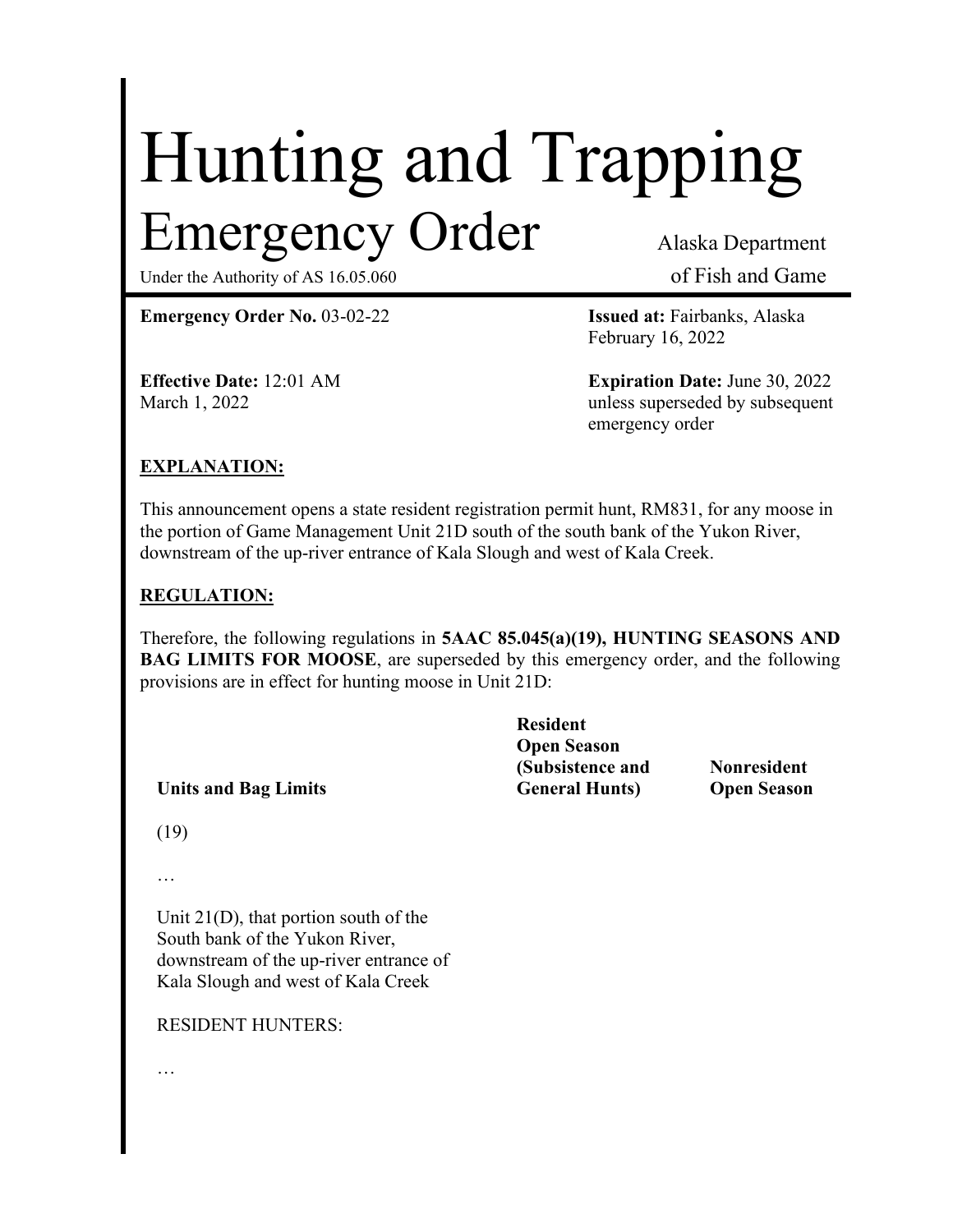**Units and Bag Limits**

**Resident Open Season (Subsistence and General Hunts)**

**Nonresident Open Season**

1 moose, by registration permit only, however, a person may not take a cow accompanied by a calf

Mar. 1–Mar. 15

…

All other moose hunting regulations in Unit 21D remain unchanged and are not affected by this emergency order.

> Doug Vincent-Lang Commissioner

By delegation to  $\mathcal{A}\ell$ 

Glenn Stout Wildlife Biologist

#### **JUSTIFICATION:**

The Alaska Board of Game established a registration permit hunt in the portion of Unit 21D south of the south bank of the Yukon River downstream of the up-river entrance of Kala Slough and west of Kala Creek at their January 2019 meeting.

From 2011 to 2018, the moose population in the Kaiyuh Flats area of Unit 21D increased, providing additional opportunity for moose harvest. Moose abundance in the hunt area was estimated to be 1,900–2,500 in 2011 and increased to an estimated 4,000–4,500 moose by fall 2018. Trend count surveys conducted in November of 2021, indicate the population was stable since the 2018 population estimate.

The Unit 21D 10-year average estimated harvest during 2011–2020 was 405 moose, which is below the Intensive Management harvest objective of 500–1,000 moose. The harvest quota for this winter hunt will be 20 moose, to include no more than 15 cows. The harvest of cows accompanied by calves is prohibited. Hunters who have already harvested a moose during this regulatory year (after July 1, 2021) are not eligible to participate in this hunt. Hunters must report their harvest within 2 days of harvest, and unsuccessful hunters or hunters that did not hunt need to report by March 31, 2022.

### **DISTRIBUTION:**

The distribution of the Emergency Order is to the following list. Copies are available from the Department of Fish and Game office in Fairbanks.